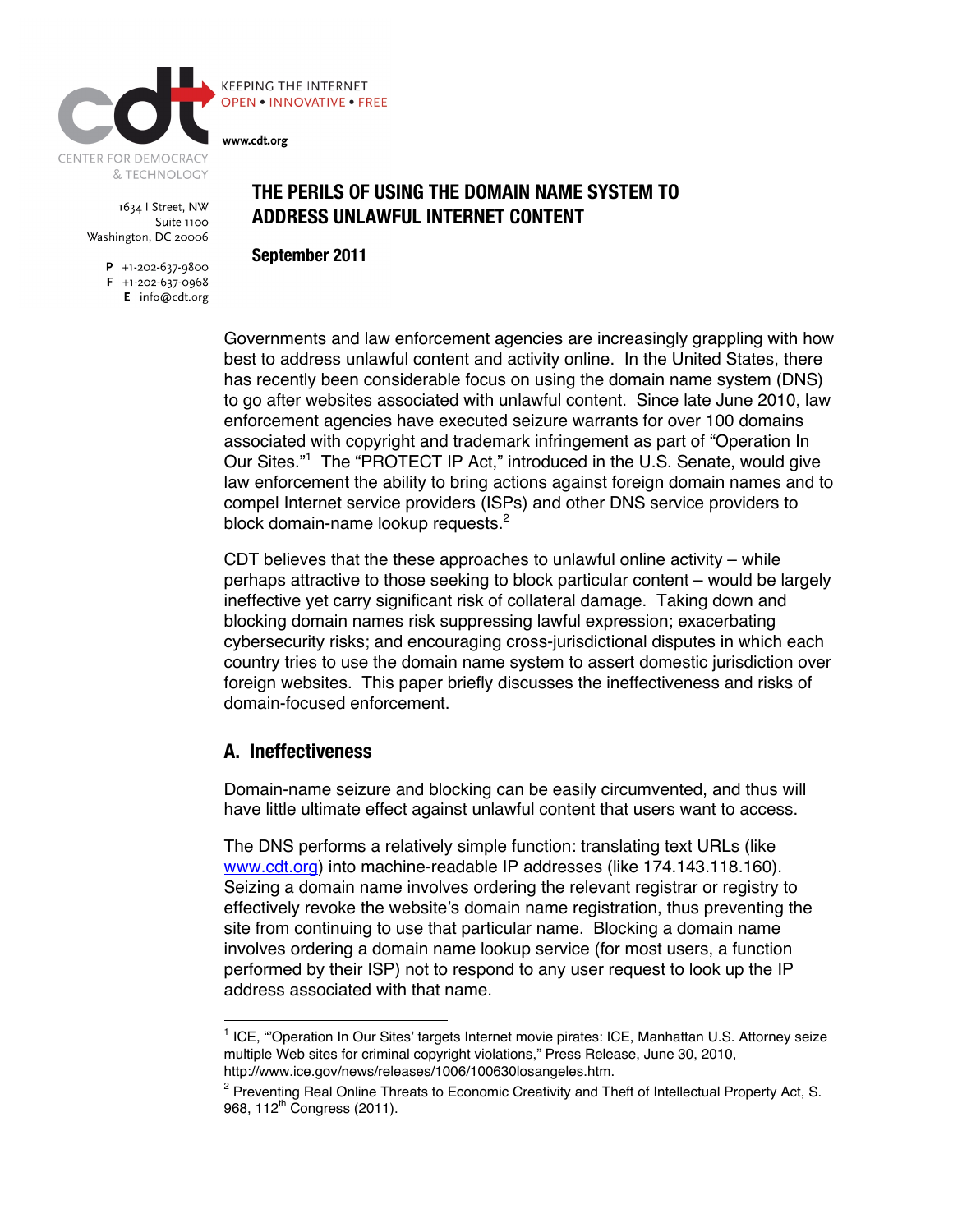Significantly, neither seizing nor blocking a website's domain name *removes* the site – or any infringing content – from the Internet. The site and all its contents remain connected at the same IP address. And there are numerous ways a targeted site may still be reached.

In the case of a domain-name seizure, the site's operator could simply register a new domain name for the site. For example, most of the sports-streaming sites connected to ten domains seized in the U.S. in February quickly reappeared and are easily located at new domains. Alternatively or in addition, the site's operators could publicize its IP address, which users could then bookmark in lieu of saving or remembering the domain name. $3$  Or a site's operators could distribute a small browser plug-in or other piece of software to allow users to retrieve the IP addresses of the operators' servers. Such simple tools would make the process of following a site around the web virtually automatic.

The same tactics could be used to evade domain-name blocking. In addition, a site's users could easily switch DNS-lookup providers to avoid blocking orders. Savvy users could set up local DNS resolvers on their own computers, thus avoiding any DNS servers that have been ordered to block. Alternatively, third-party public DNS servers are widely available, and more would inevitably spring up outside the blocking country to avoid being subject to blocking orders. For Internet users, pointing DNS requests to these unfiltered servers would be simply a matter of updating a single parameter in their operating systems' Internet settings. For users to whom this seems complicated, software tools could easily automate the process.

All of these circumvention techniques are likely to occur if domain-name seizure and blocking become widespread. To the extent that sites hosting unlawful content have a highly motivated and relatively savvy user base (as is often the case for sites and networks hosting copyrightinfringing material), word would spread quickly as to how best to circumvent any blocking. This means that any impact from seizing or blocking domain names is likely to be ephemeral at best.

### **B. Overbreadth: impact on lawful expression**

The seizure and blocking of domain names would almost certainly affect lawful speech, for several reasons.

When domain-name tactics are used against websites with a mix of lawful and unlawful content, *all* the content is affected; there is no way to narrowly target the unlawful content only. This stands in sharp contrast to notice-and-takedown provisions currently in place in many countries. These processes are typically used in the copyright context to address specific infringing material – and *only* that material. Enforcement actions targeting a domain name itself would not be so narrowly targeted; they would affect anything and everything associated with that domain.

Moreover, a domain name frequently encompasses much more than just an individual website. Many web hosting services are constructed in a way such that thousands of individual sites, maintained by thousands of individuals, are hosted at subdomains sharing a single parent domain name. For example, the service might be located at "webhost.com" and the individual sites might be "joe.webhost.com" and "bob.webhost.com." In addition, websites often share

<sup>-&</sup>lt;br>3  $3$  This is exactly what happened when the provider of Wikileaks's DNS service provider terminated the controversial site's account in December 2010; the IP address was immediately and widely available. *See* Rob Pegoraro, "WikiLeaks sinks, resurfaces (repeat as necessary)," *Washington Post* Faster Forward blog, December 3, 2010, http://voices.washingtonpost.com/fasterforward/2010/12/wikileaks\_sinks\_resurfaces\_rep.html.

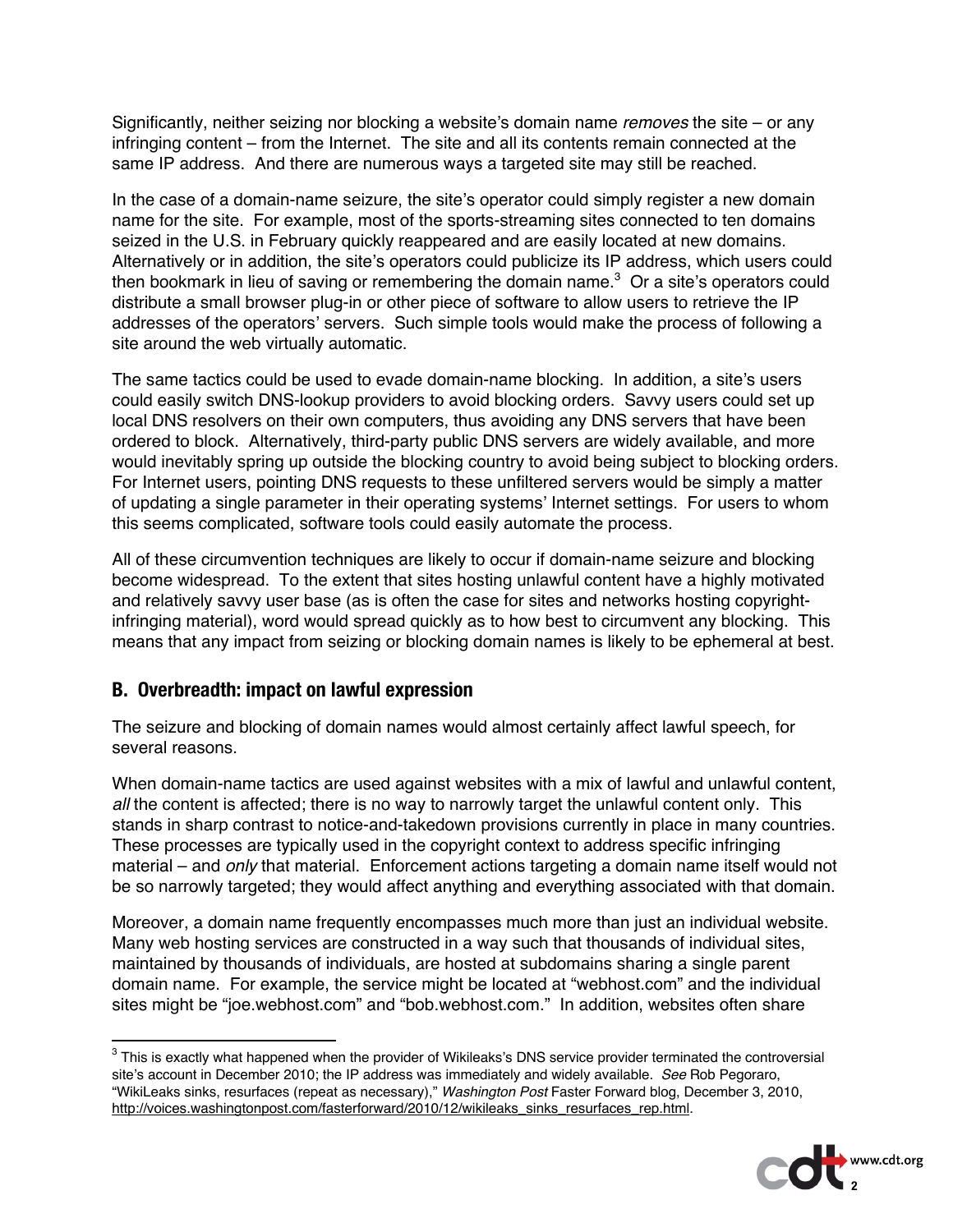their domain names with non-web hosts, such as email and instant messaging servers. All of this speech stands to be affected if the domain name is seized or blocked.

Indeed, a concrete example occurred in February 2011, when a U.S. law enforcement agency mistakenly seized the domain "mooo.com," for hosting child sexual abuse images. Mooo.com turned out to be the parent domain of thousands of innocent and unrelated subdomains. $4$  The owner of mooo.com allows individuals to register subdomains, which they can then point to any IP address. That means the mooo.com domain name is effectively subdivided and shared among numerous, entirely independent users. The content hosted at any particular subdomain is wholly separate – hosted on different servers with different IP addresses – than the content hosted at other subdomains or at the first-level "mooo.com" domain itself. But because of illegal content allegedly present at one such subdomain, *all* were seized and redirected to a U.S. government banner announcing that the domain had been seized for violating child pornography laws.

The risk of sweeping in lawful content is made worse if seizure or blocking orders are issued without a full adversarial hearing. Large-scale use of a one-sided process, under which domain name owners get no opportunity to defend themselves before their names are blocked or seized, creates significant potential for mistakes or overaggressive action. Again, several examples from the recent seizures in the U.S. highlight this risk: the seized sites include several music blogs who claim they had obtained the allegedly infringing material directly from rightsholders for promotional purposes, $5$  as well as a Spanish site that has twice been found non-infringing by Spanish courts.6

In sum, seizing and blocking domain names would impede access to some lawful material that simply shares a domain name with infringing material. This overbreadth makes the tactics highly suspect from the perspective of online freedom of expression.

### **C. Technical impact and cybersecurity**

Seizing and blocking domain names presents a number of technical challenges that could have an impact on the Internet's reliability, security, and performance.<sup>7</sup>

First, for ISPs, compliance with blocking orders may come at the expense of implementing the DNS Security Extensions (DNSSEC). For over 15 years, Internet engineers have been working to develop and implement a set of standards for addressing security flaws in the domain name system. But having DNS lookup providers either pretend a site does not exist or redirect users

<sup>7</sup> A group of prominent DNS engineers has issued a paper that discusses these concerns in greater detail. S*ee* Steve Crocker et. al, *Security and Other Technical Concerns Raised by the DNS Filtering Requirements in the PROTECT IP Bill*, May 2011, http://domainincite.com/docs/PROTECT-IP-Technical-Whitepaper-Final.pdf.



 $\frac{1}{4}$  Thomas Claburn, "ICE Confirms Inadvertent Web Site Seizures," *Information Week*, February 18, 2011, http://www.informationweek.com/news/security/vulnerabilities/showArticle.jhtml?articleID=229218959&cid=RSSfeed\_I WK\_All.

<sup>5</sup> Ben Sisario, "Music Web Sites Dispute Legality of Their Closing," *New York Times*, December 19, 2010, http://www.nytimes.com/2010/12/20/business/media/20music.html.

<sup>&</sup>lt;sup>6</sup> Nate Anderson, "US Customs begins pre-Super Bowl online mole-whack," Ars Technica, February 2, 2011, http://arstechnica.com/tech-policy/news/2011/02/us-customs-begins-pre-super-bowl-mole-whacking.ars; *see also* Mike Masnick, "Homeland Security Seizes Spanish Domain Name that Had Already Been Declared Legal," *Techdirt*, February 1, 2011, http://www.techdirt.com/articles/20110201/10252412910/homeland-security-seizes-spanishdomain-name-that-had-already-been-declared-legal.shtml.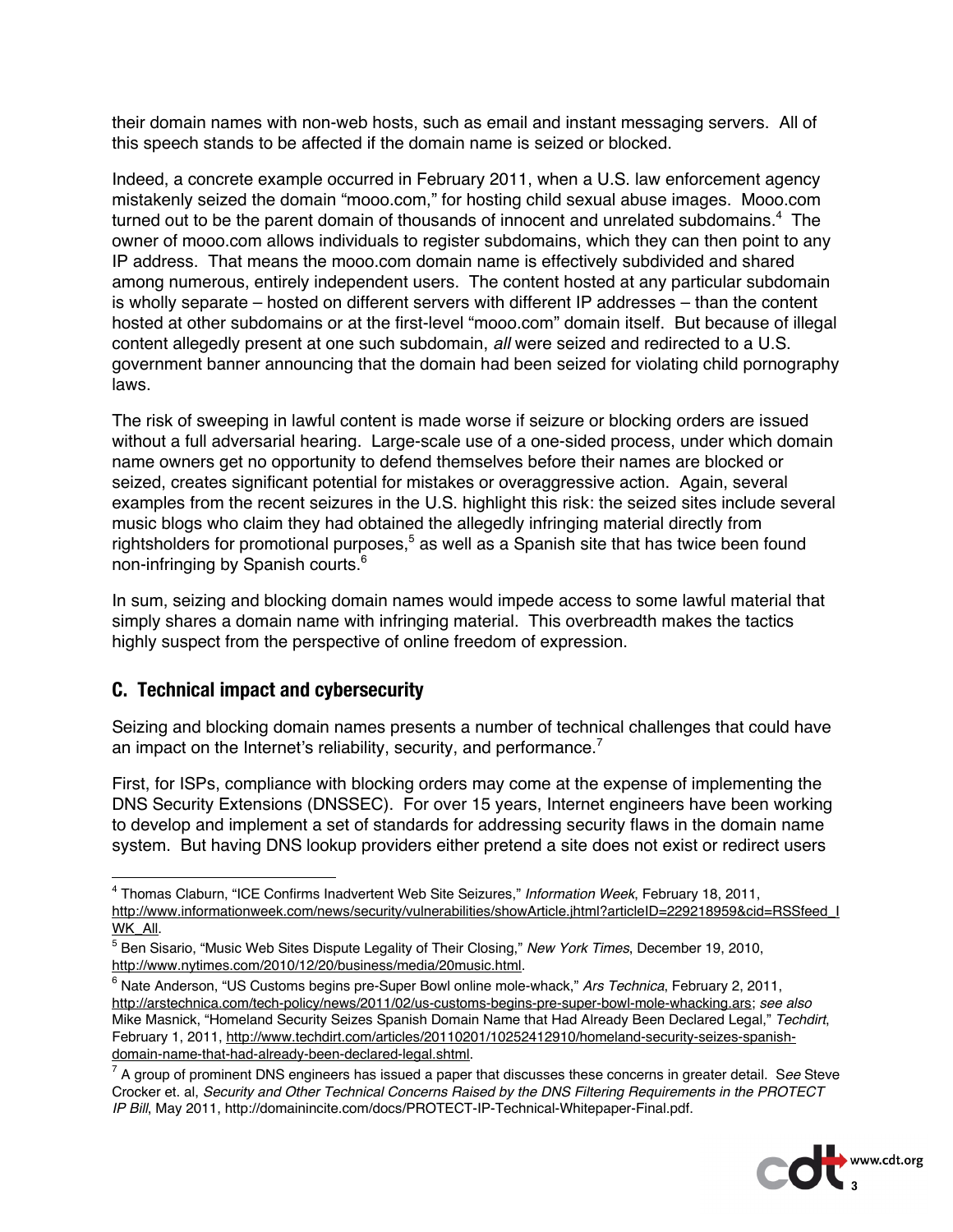to a site they have not requested (such as to a site saying "access to the site you were seeking is being blocked due to illegal content") is flatly inconsistent with DNSSEC. The incompatibility is technical; DNSSEC uses cryptography to prevent DNS responses from being tampered with or falsified. A DNS resolver using DNSSEC simply is not able to give a cryptographically signed response that is false. DNS lookup providers could try to avoid the incompatibility by declining to respond to certain DNS requests at all, but this carries performance and user-experience drawbacks that providers might prefer to avoid.

Blocking at the DNS lookup-provider level carries security risks for Internet users beyond the tension with DNSSEC. Most users today rely on their ISP to perform domain-name lookup functions. But as explained above with regard to ineffectiveness, switching to another lookup provider is trivial. The more ISPs and other major DNS providers are required to block lookup requests for websites that users want to reach, the more users will switch to independent, non-ISP DNS servers. And critically, they may not switch to other trustworthy DNS providers, but to DNS services located outside of the reach of blocking orders – likely to DNS servers operated by the very purveyors of the illegal content they wish to reach.

This would do more than just render service-provider-level domain-name blocking ineffective. ISPs' DNS servers offer a crucial window into network usage; migration away from these servers would undermine ISPs' ability to observe and track botnet activity and other cybersecurity threats on their networks.<sup>8</sup>

In addition, it would put users at the mercy of potentially unscrupulous foreign DNS servers, which could redirect user traffic for phishing or botnet purposes. Though they may be unaware of it, users place an enormous amount of trust in their DNS provider to route requests to the proper sites. ISPs have incentive to maintain that trust, but other DNS operators – especially those with an interest in evading the blocking of sites dedicated to commercial infringement – will likely not share that same incentive. By creating strong incentives to rely on potentially untrustworthy DNS providers, the widespread use of domain-name seizure and blocking would create new and very dangerous opportunities for security risks and crime online.

Finally, encouraging many users to rely on out-of-country DNS servers could undermine the efforts of content distribution networks (CDNs, such as Akamai) to improve the overall speed and efficiency of the Internet as a whole. Some CDNs rely on the approximate location of users' DNS lookup servers (based on IP address) to choose the best location from which to deliver content. As users change their DNS settings to use foreign nameservers, this signal will become a less reliable proxy for a user's location. For example, a CDN might assume a Canadian user using a Russian DNS provider is in Russia, undermining the benefits of CDNs and distributed hosting and increasing Internet congestion.

These security and reliability harms flow directly from the use of domain-name remedies to address objectionable content. In light of how ineffective the approach is likely to be, this should raise serious questions as to whether the approach is worth the risk.



 <sup>8</sup> *See* Statement of DNS security researcher Dan Kaminsky regarding S. 3804, available at http://www.publicknowledge.org/files/docs/COICA\_Kaminsky\_letter.pdf.